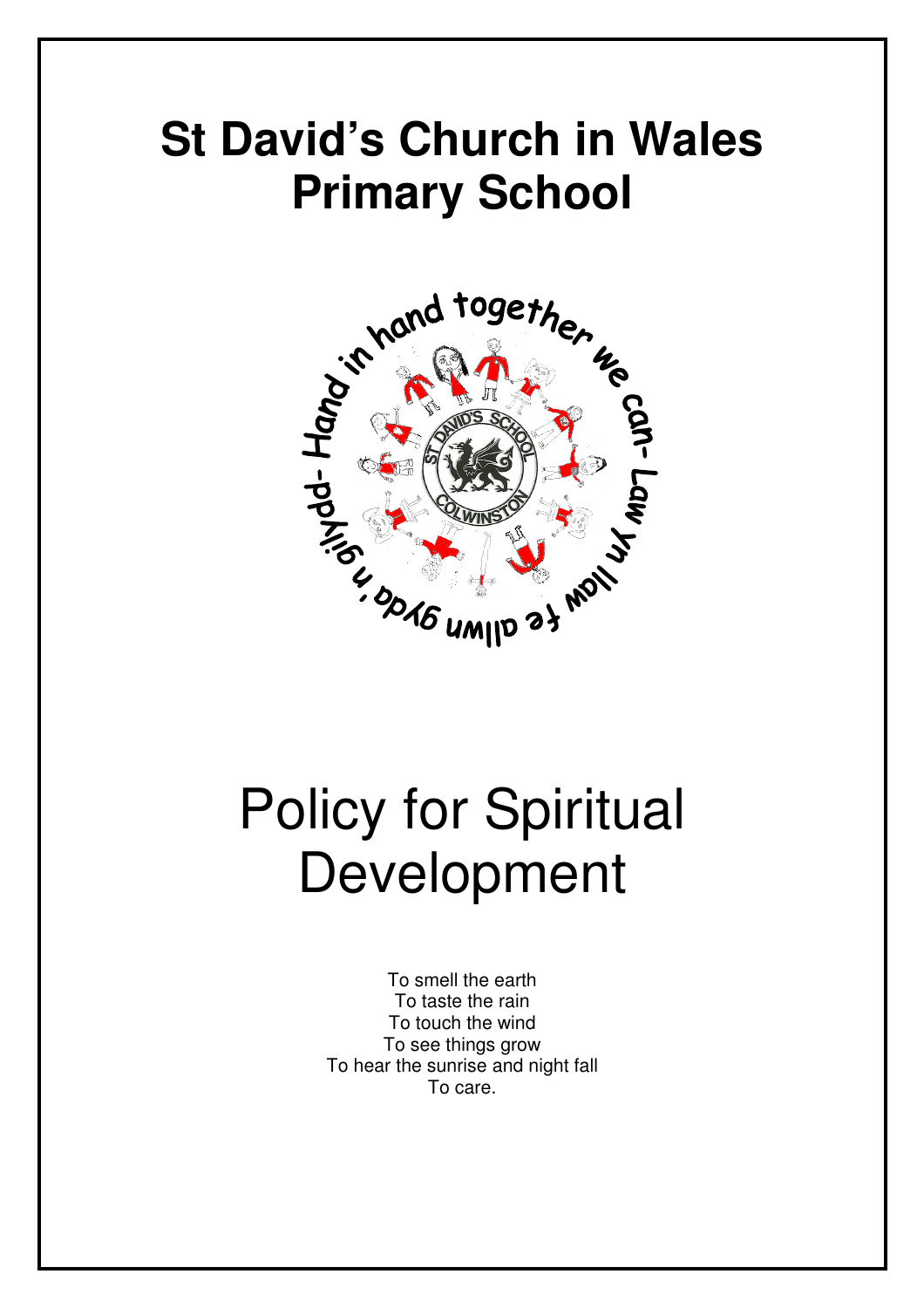### **St. David's Church in Wales Primary School**

#### **Policy for Spiritual Development**

#### **What is spirituality?**

The word spirituality comes from a word meaning "breath". Human beings are spiritual because the breath of God is within them. Spirituality is about **how we experience and relate to God.** 

#### **Why is spirituality important?**

Spirituality is not an add–on extra. It is there already, a part of being human. Spirituality is a piece in the jigsaw of life, and if we do not see it the picture will not make sense.

#### **Is spirituality the same as religious education?**

Religion and spirituality are related, but they are not the same thing. Children's spirituality is not limited to talking about God, using special language, or going to church. Simple things like the sight of snow, being cuddled, or gazing up into the night sky, can be spiritual events. Everyday experiences, and concerns about other people and the planet, can lead naturally to the wonder and questioning which are doors to spirituality.

#### **What can we do to help our children grow spiritually?**

Nurturing a child's spiritual development means giving them:

 **Time** to think about themselves, other people and the world.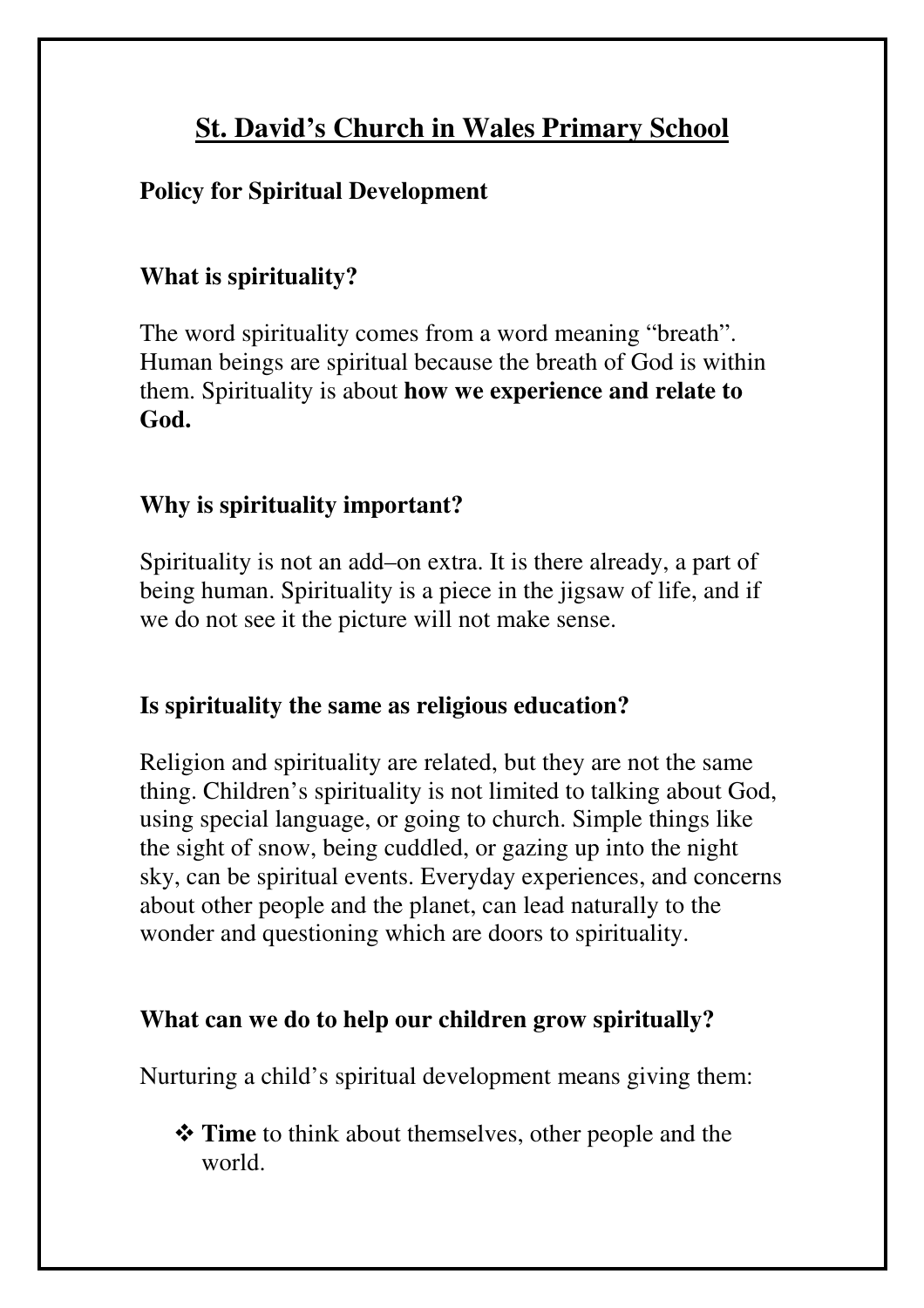- $\diamond$  **Space** to enjoy new experiences.
- $\diamondsuit$  **Security** so that they feel able to question and explore.
- **Affirmation** that their thoughts about God, life and the universe are interesting and important.

At St. David's we understand that Spiritual development relates to our way of being in the world; to Christian values for life and relationships; to our own creativity (as this is linked with the creative world of God) and to our use of the gifts we have. It relates to our recognition and promotion of beauty, goodness and truth in our world, to our regard for all that is good in humankind and to our recognition of the glory and wonder of God's creation.

We believe that **Spiritual development** encompasses:

- A sense of awe, wonder and mystery.
- A sense of transience and change.
- A sense of pattern, sequence, order, purpose.
- An awareness that there is often more than meets the eye a sense of transcendence.
- $\triangle$  A sense of the quality of silence, reflection; the ability to listen; concentrated attention.
- A sense of self worth.
- $\triangle$  A sense of the worth of others.
- A sense of community its demands, values, rituals, celebrations.
- \* A sense of the joy of life, achievement, play.
- An awareness of limitation, frustration, loss, the darker side of life.
- An awareness of the natural world: darkness, light, water, wind, earth etc.: its capacity to point beyond itself.
- $\triangle$  A sense of the human capacity for choice, decision, responsibility.

We aim to develop this through the following skills: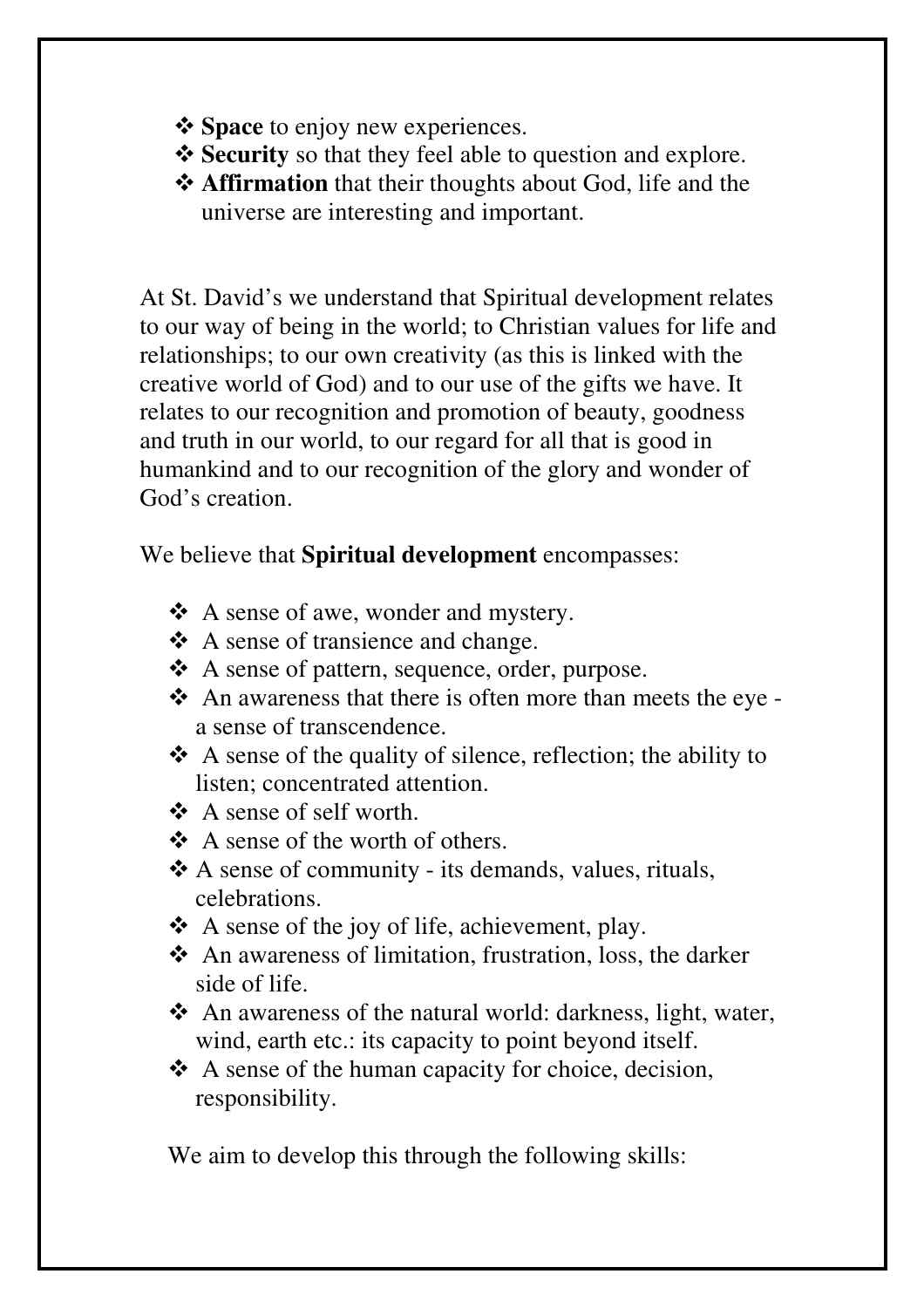- $\triangle$  An ability to listen.
- $\triangle$  An ability to be still and aware.
- ❖ An ability to reflect.
- $\triangle$  An ability to feel sympathetically for and with others
- An ability to interpret and evaluate experience.
- $\triangle$  An ability to cope with paradox and contradiction.

 We achieve this through the way we put our Mission Statement into practice, through our school aims and through our approach to teaching the whole curriculum. Each classroom has a reflective area, which pupils are encouraged to use to encounter and develop their relationship with God.

#### **Communicating the Policy**

A copy of this policy is distributed to all teaching staff and teaching assistants and is available to all members of the Governing Body.

#### **Evaluation and Review**

The effectiveness of this policy is monitored by the spirituality co-ordinator and governor responsible for Religious Education. The policy is subject to review (see dates below) by the Governing Body.